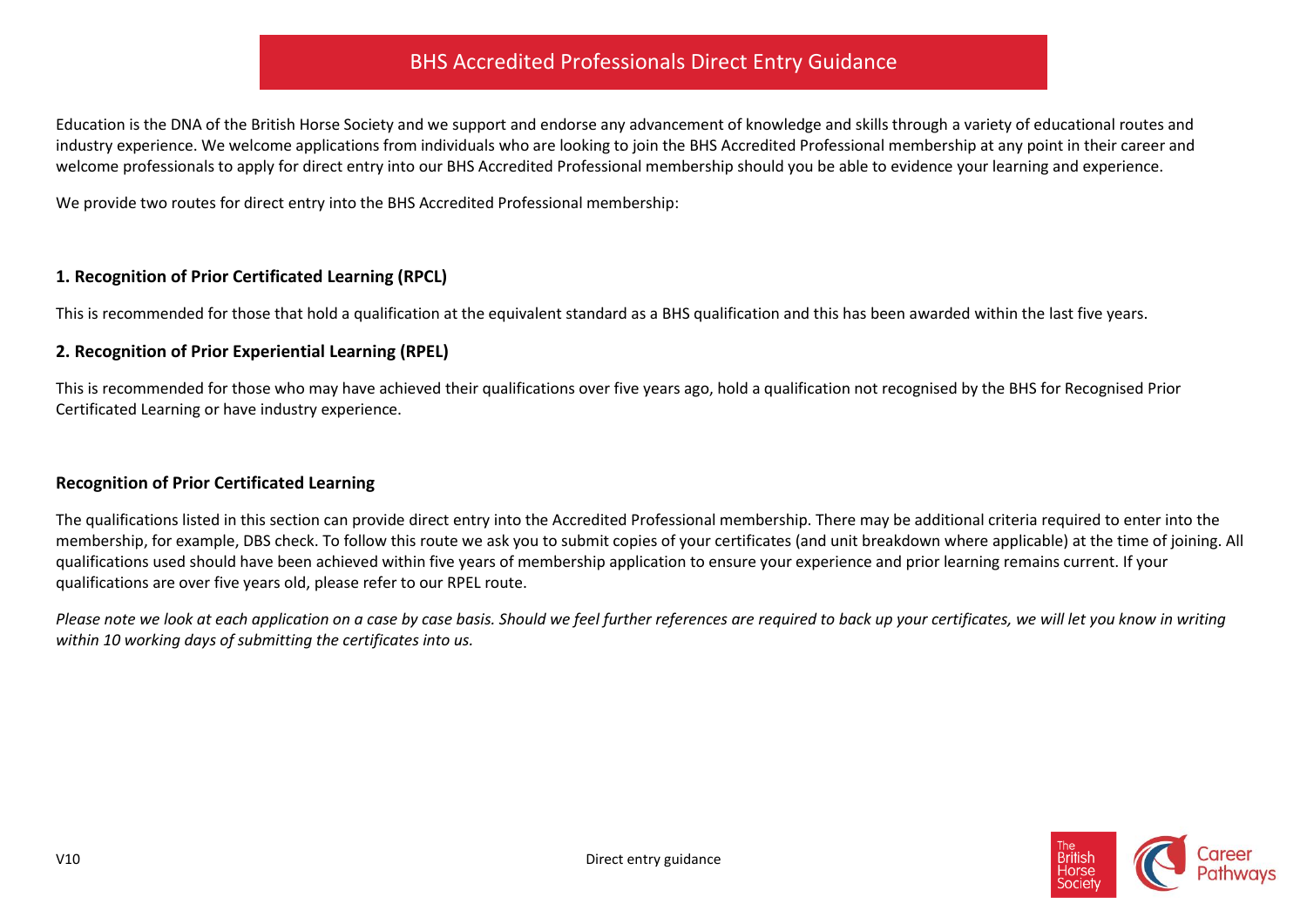## **Pony Club**

We require that all Pony Club qualification certificates are signed by the assessor/s and either the Area Representative or District Commissioner. You are not required to be an active member of the Pony Club to apply for RPCL.

| <b>Minimum Pony Club</b><br>Plus additional entry criteria required<br>qualification you hold |                                             | Will provide entry into the Accredited Professional<br>membership |  |
|-----------------------------------------------------------------------------------------------|---------------------------------------------|-------------------------------------------------------------------|--|
| B+ Test                                                                                       | BHS Riding and Road Safety or BHS Ride safe | <b>BHS Accredited Professional Coach</b>                          |  |
|                                                                                               | BHS Stage 3 Teach                           | <b>BHS Accredited International Coach</b>                         |  |
| B+ Test                                                                                       |                                             | <b>BHS Accredited Professional Groom</b>                          |  |

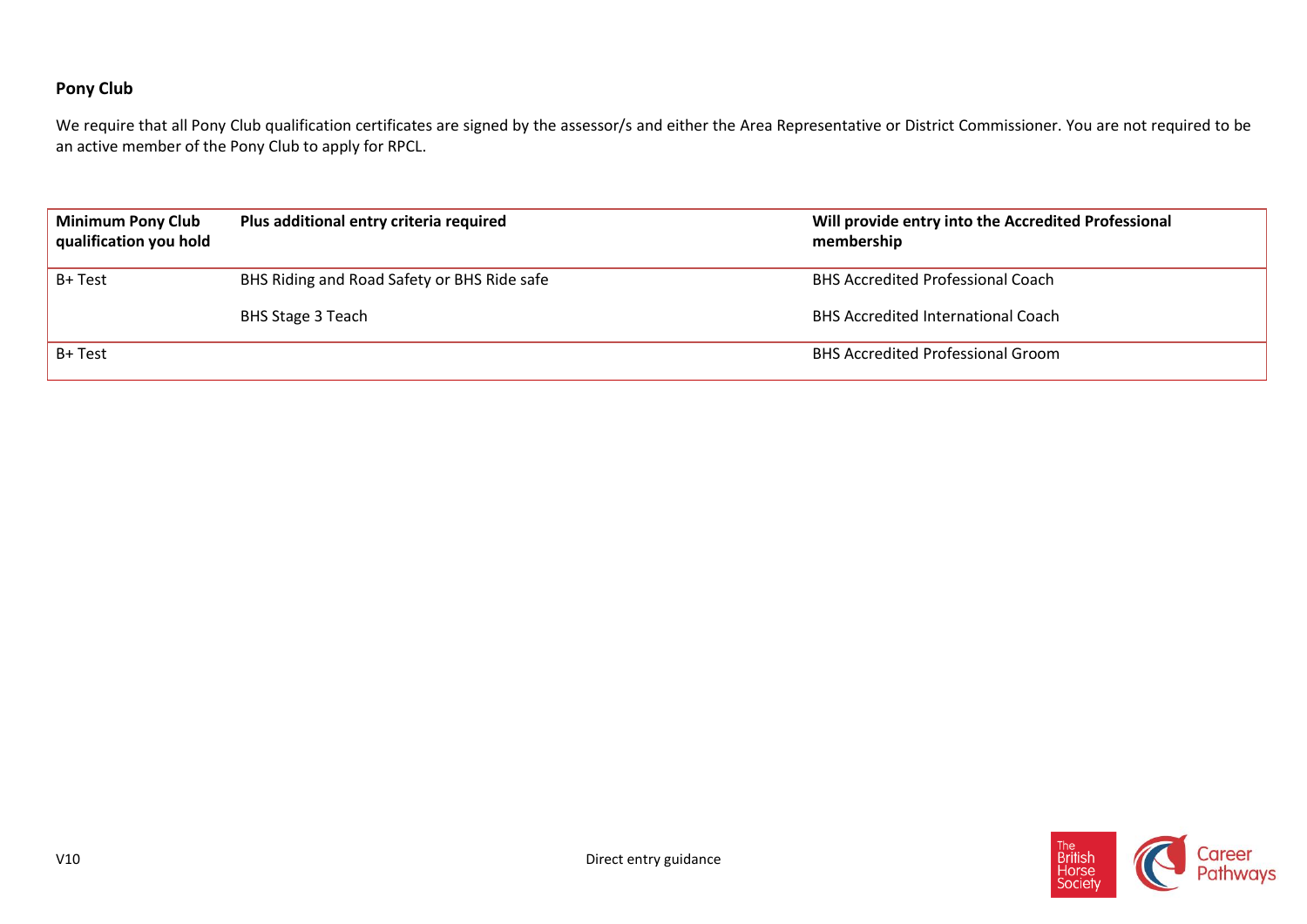## **Apprenticeships**

| Apprenticeship you<br>hold                                    | Plus additional entry criteria required      | Will provide entry into the Accredited Professional<br>membership |
|---------------------------------------------------------------|----------------------------------------------|-------------------------------------------------------------------|
| Senior Equine Groom<br>with one of the<br>following pathways: |                                              | <b>Accredited Professional Groom</b>                              |
| 1. Breeding                                                   |                                              |                                                                   |
| 2. Driving                                                    |                                              |                                                                   |
| 3. Racing                                                     |                                              |                                                                   |
| 5. Non-Riding                                                 |                                              |                                                                   |
| Senior Equine Groom                                           | BHS Riding and Road Safety* or BHS Ride Safe | <b>BHS Accredited Professional Coach</b>                          |
| with the following<br>pathway:                                | <b>BHS Stage 3 Teach</b>                     | <b>BHS Accredited International Coach</b>                         |
| 4. Riding                                                     |                                              |                                                                   |

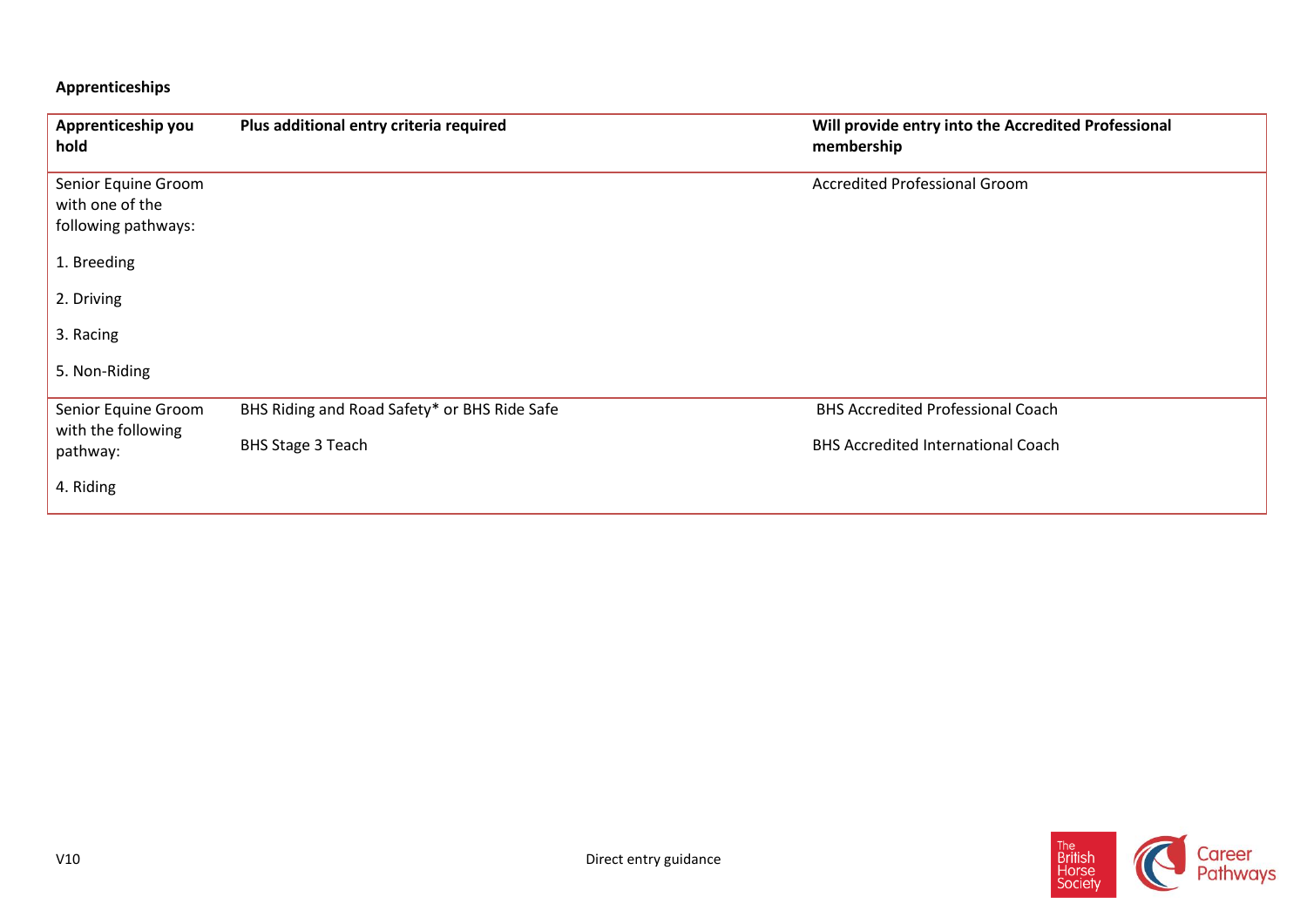## **Scottish Vocational Qualifications (SVQ) & Work Based Diplomas (WBD)**

| WBD or SVQ you hold | Plus additional entry criteria required                    | Will provide entry into the Accredited Professional<br>membership |
|---------------------|------------------------------------------------------------|-------------------------------------------------------------------|
| Level 3 WBD/SVQ in  | The following units must have been achieved as part of the | <b>Accredited Professional Groom</b>                              |
| Horse Care and      | WBD or SVQ:                                                |                                                                   |
| Management          |                                                            |                                                                   |
|                     | Exercise and improve the performance of horses using       |                                                                   |
| OR                  | lungeing or long reining (WBD unit F/601/0136 or SVQ       |                                                                   |
| Level 3 WBD/SVQ in  | Unit Eq324)                                                |                                                                   |
| Racehorse Care and  |                                                            |                                                                   |
| Management          |                                                            |                                                                   |

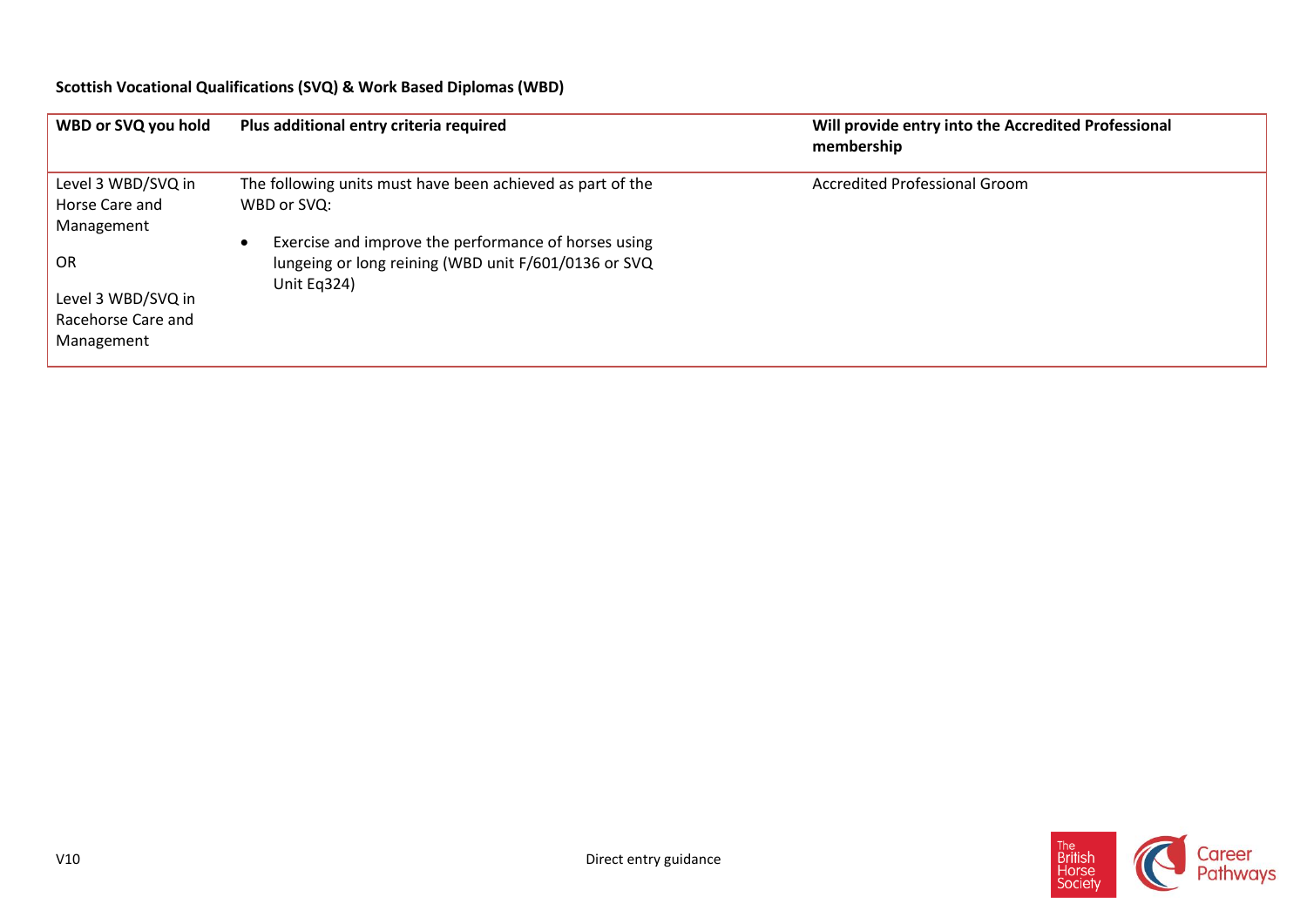## **Riding for the Disabled Association (RDA) coaching qualifications**

| <b>RDA coach certificate</b><br>you hold | Plus additional entry criteria required             | Will provide entry into the Accredited Professional<br>membership |
|------------------------------------------|-----------------------------------------------------|-------------------------------------------------------------------|
| <b>Advanced Coach</b><br>Certificate     | BHS Stage 3 Care, Lunge and Ride (Dressage or Jump) | <b>BHS Accredited Professional Coach</b>                          |
|                                          |                                                     | <b>BHS Accredited International Coach</b>                         |

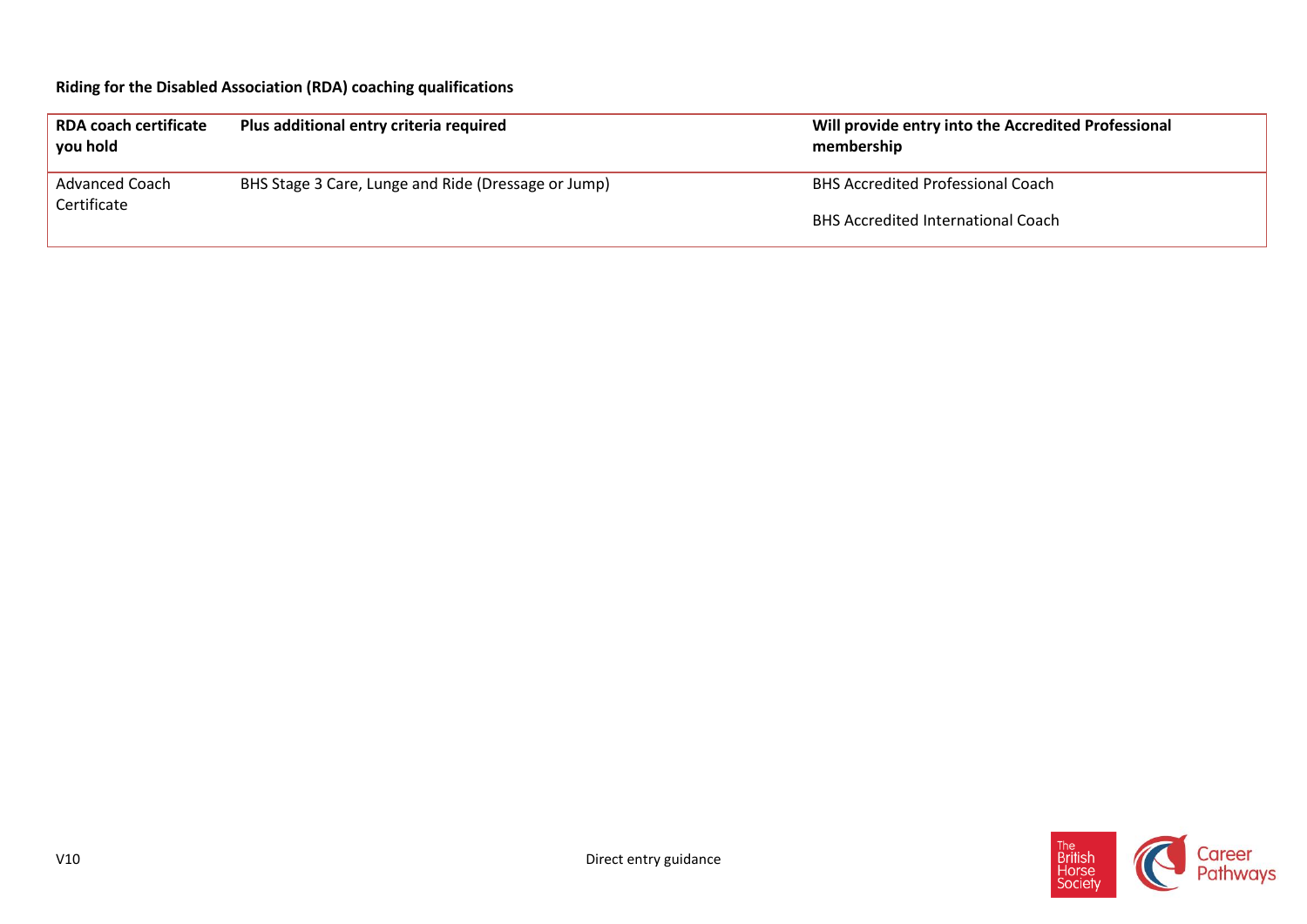UK Coaching Certificate (UKCC)

| UKCC you hold | Plus additional entry criteria required      | Will provide entry into the Accredited Professional<br>membership |
|---------------|----------------------------------------------|-------------------------------------------------------------------|
| UKCC Level 2  | BHS Stage 3 Care and Ride (Dressage or Jump) | <b>BHS Accredited Professional Coach</b>                          |
|               |                                              | <b>BHS Accredited International Coach</b>                         |
| UKCC Level 3  | BHS Stage 3 Care and Ride (Dressage or Jump) | <b>BHS Accredited Professional Coach</b>                          |
|               |                                              | <b>BHS Accredited International Coach</b>                         |

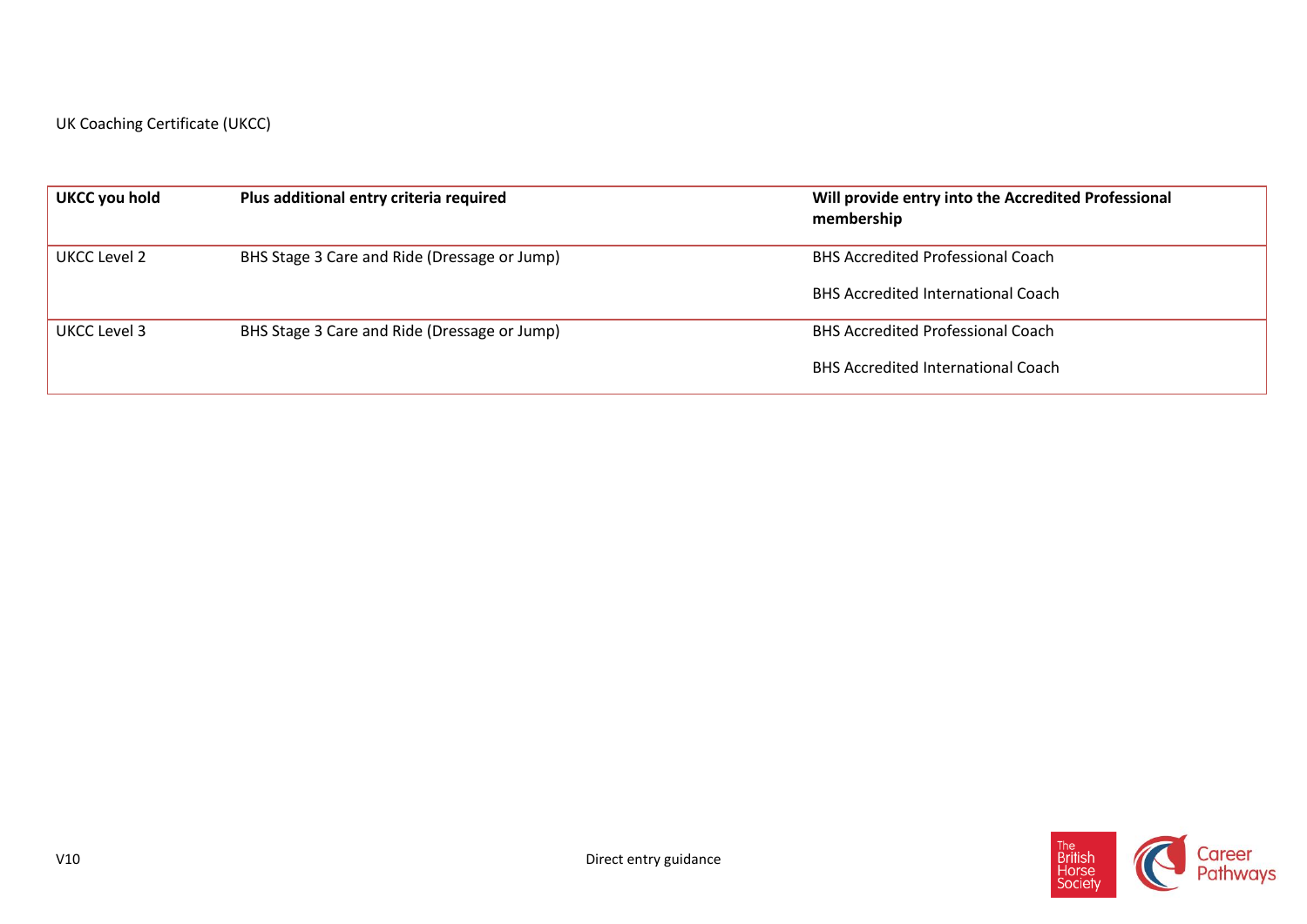| <b>IGEQ you hold</b> | Plus additional entry criteria required | Will provide entry into the Accredited Professional<br>membership |
|----------------------|-----------------------------------------|-------------------------------------------------------------------|
| IGEQ Level 1         |                                         | <b>BHS Accredited Professional Coach</b>                          |
|                      |                                         | <b>BHS Accredited International Coach</b>                         |
| <b>IGEQ Level 2</b>  |                                         | <b>BHS Accredited Professional Coach</b>                          |
|                      |                                         | <b>BHS Accredited International Coach</b>                         |
| <b>IGEQ Level 3</b>  |                                         | <b>BHS Accredited Professional Coach</b>                          |
|                      |                                         | <b>BHS Accredited International Coach</b>                         |

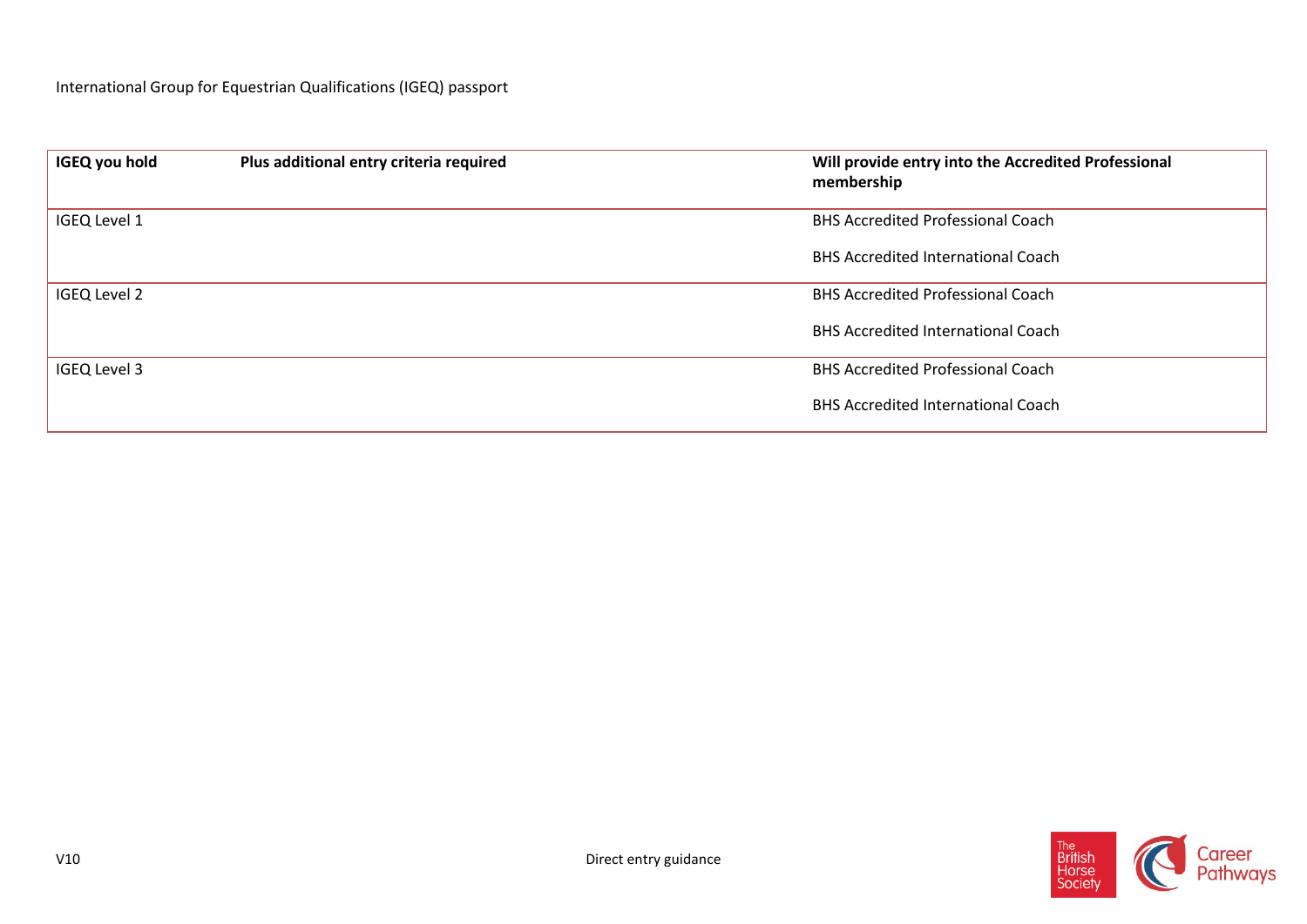## **Application for Direct Entry into BHS Accredited Professional Membership via Recognition of Prior Experiential Learning**

To apply for direct entry into the BHS Accredited Professional membership via Recognition of Prior Experiential Learning (RPEL) we ask that you provide evidence through your CV and references to show how you have covered the BHS assessment criteria content either through qualifications or practical industry experience.

For your RPEL application to be accepted your application needs to evidence that you have the required level of knowledge and skill for entry into the membership (minimum Stage 3 Coach).

**Please note**: RPEL applications may take considerable time for you to complete the required evidence. We aim to review and respond to all RPEL applications within 10 working days of receipt, however we may conclude that further evidence is required from you before a final decision can be made. For this reason we advise that you wait for the RPEL application process to be completed and membership confirmed before you go out freelance coaching.

If you require any further information or advice please contact our BHS Accredited Professional Team.

Your application for direct entry will include:

- RPEL direct entry application form
- Your CV
- Two professional references (we strongly recommended that one reference is from a BHS Assessor)
- Copies of any equine qualification certificates that you may hold

#### **What needs to be in my CV?**

Your CV should outline your equestrian career to date with detailed information to support your application. Try to also provide details of any competition experience, with supporting evidence of results, for example, from British Eventing, British Dressage, British Show jumping or recorded results from British Riding Clubs. Please also highlight within the CV your coaching experience and continual professional development (CPD) days that you may have attended to help develop your coaching.

#### **Who can write the professional references?**

References should be from equestrian professionals who have knowledge of the BHS Career Pathways including BHS Accredited Professional Coaches or British Equestrian Federation (including British Eventing, British Showjumping or British Dressage) Accredited Trainers. In most cases a reference from a BHS Assessor will be required in order for an application to be approved. Should you need assistance finding a BHS Assessor please contact the BHS Education Team.

#### **What does the reference need to include?**

References should support the minimum entry requirements of the membership (BHS Stage 3 Coach). For example, it should confirm your competence in riding, caring, lungeing and coaching.

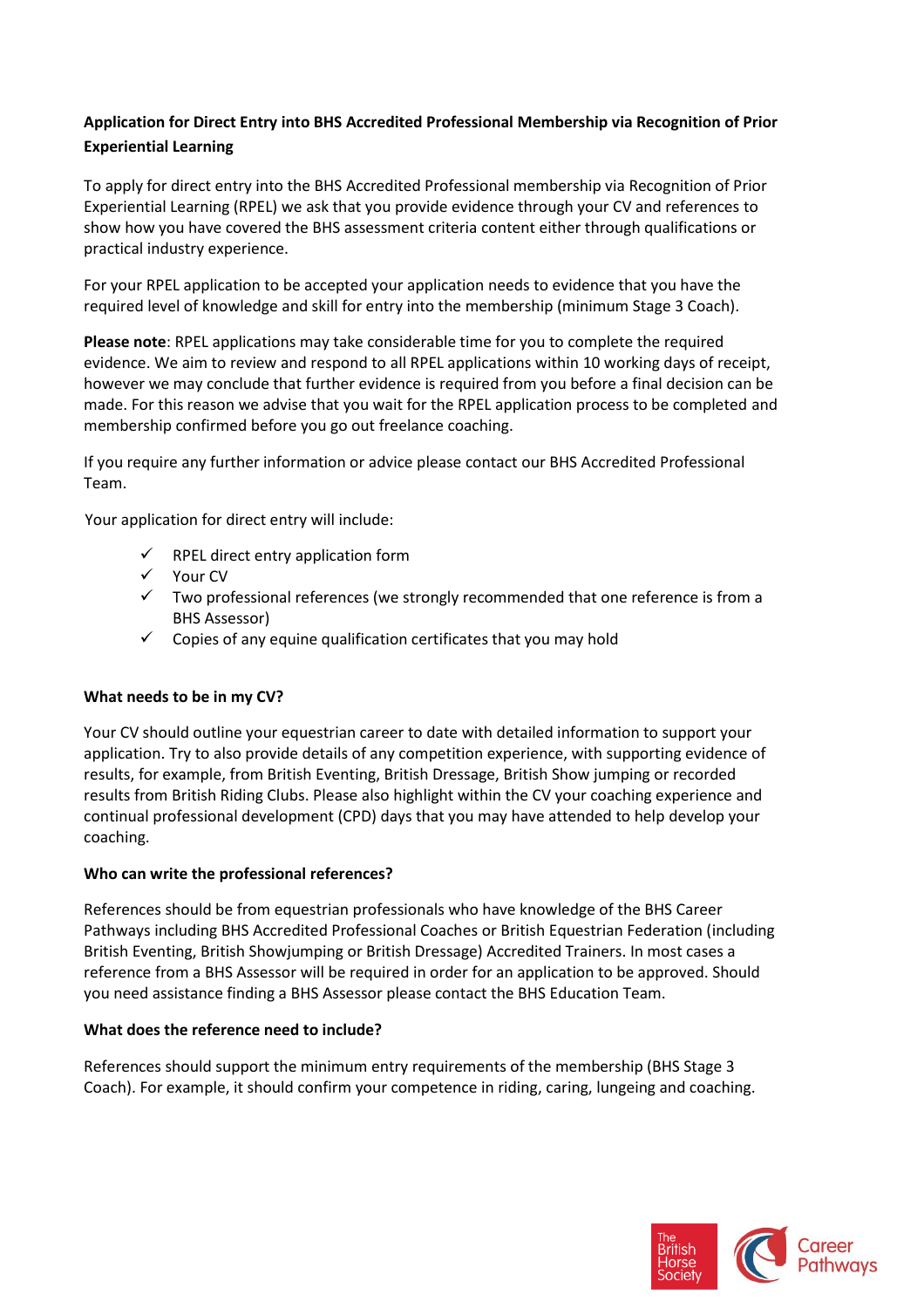#### **How to apply**

To apply for direct entry please fill in the RPEL application form. We will be in touch to confirm receipt of your application. We look forward to receiving your application!

#### **Acceptance of RPEL for direct entry**

We will inform you in writing that you have been accepted into the Accredited Professional membership. Please note you may be required to send us a current DBS certificate before we will insure you on this membership.

When we accept your RPEL application, this will be valid for a period of one year, after which date if you have not joined the Accredited Professional membership, you will be required to resubmit your application to show that your prior learning and experience remains current and relevant.

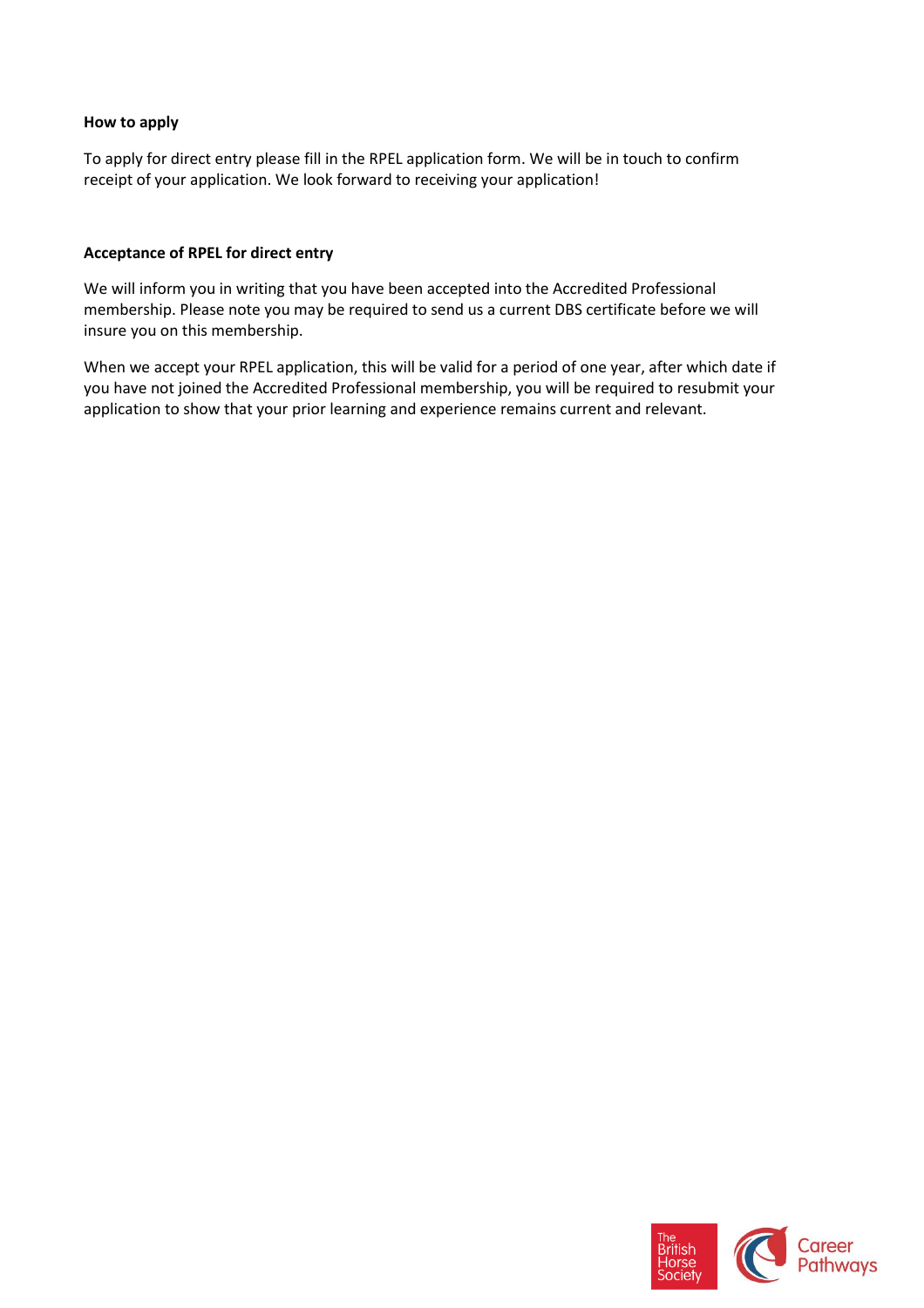# Recognition of Prior Experiential Learning (RPEL) Application form

| <b>FOR OFFICE USE ONLY</b>                      |  |
|-------------------------------------------------|--|
| Receipt of application confirmed to<br>l member |  |

#### **1. Your details**

| First name(s)           |      |                          |
|-------------------------|------|--------------------------|
| Surname                 |      |                          |
| Date of birth           |      | <b>Membership Number</b> |
| <b>Address</b>          |      |                          |
|                         |      |                          |
|                         |      |                          |
| <b>Telephone number</b> | Home | <b>Mobile</b>            |
| <b>E-mail address</b>   |      |                          |

### **2. Please tick which membership you are applying for direct entry into:**

| <b>BHS Accredited Professional Coach</b>               |  |
|--------------------------------------------------------|--|
| <b>BHS Accredited Professional International Coach</b> |  |
| <b>BHS Accredited Professional Groom</b>               |  |

#### **3. Have you previously taken any BHS qualifications**

I have not previously taken any BHS qualifications

\_\_\_\_\_\_\_\_\_\_\_\_\_\_\_\_\_\_\_\_\_\_\_\_\_\_\_\_\_\_\_\_\_\_\_\_\_\_\_\_\_\_\_\_\_\_\_\_\_\_\_\_\_\_\_\_\_\_\_\_\_\_\_\_\_\_\_\_\_\_\_\_\_\_\_\_\_\_\_\_\_\_

\_\_\_\_\_\_\_\_\_\_\_\_\_\_\_\_\_\_\_\_\_\_\_\_\_\_\_\_\_\_\_\_\_\_\_\_\_\_\_\_\_\_\_\_\_\_\_\_\_\_\_\_\_\_\_\_\_\_\_\_\_\_\_\_\_\_\_\_\_\_\_\_\_\_\_\_\_\_\_\_\_\_

\_\_\_\_\_\_\_\_\_\_\_\_\_\_\_\_\_\_\_\_\_\_\_\_\_\_\_\_\_\_\_\_\_\_\_\_\_\_\_\_\_\_\_\_\_\_\_\_\_\_\_\_\_\_\_\_\_\_\_\_\_\_\_\_\_\_\_\_\_\_\_\_\_\_\_\_\_\_\_\_\_\_

I have taken the following BHS qualifications:

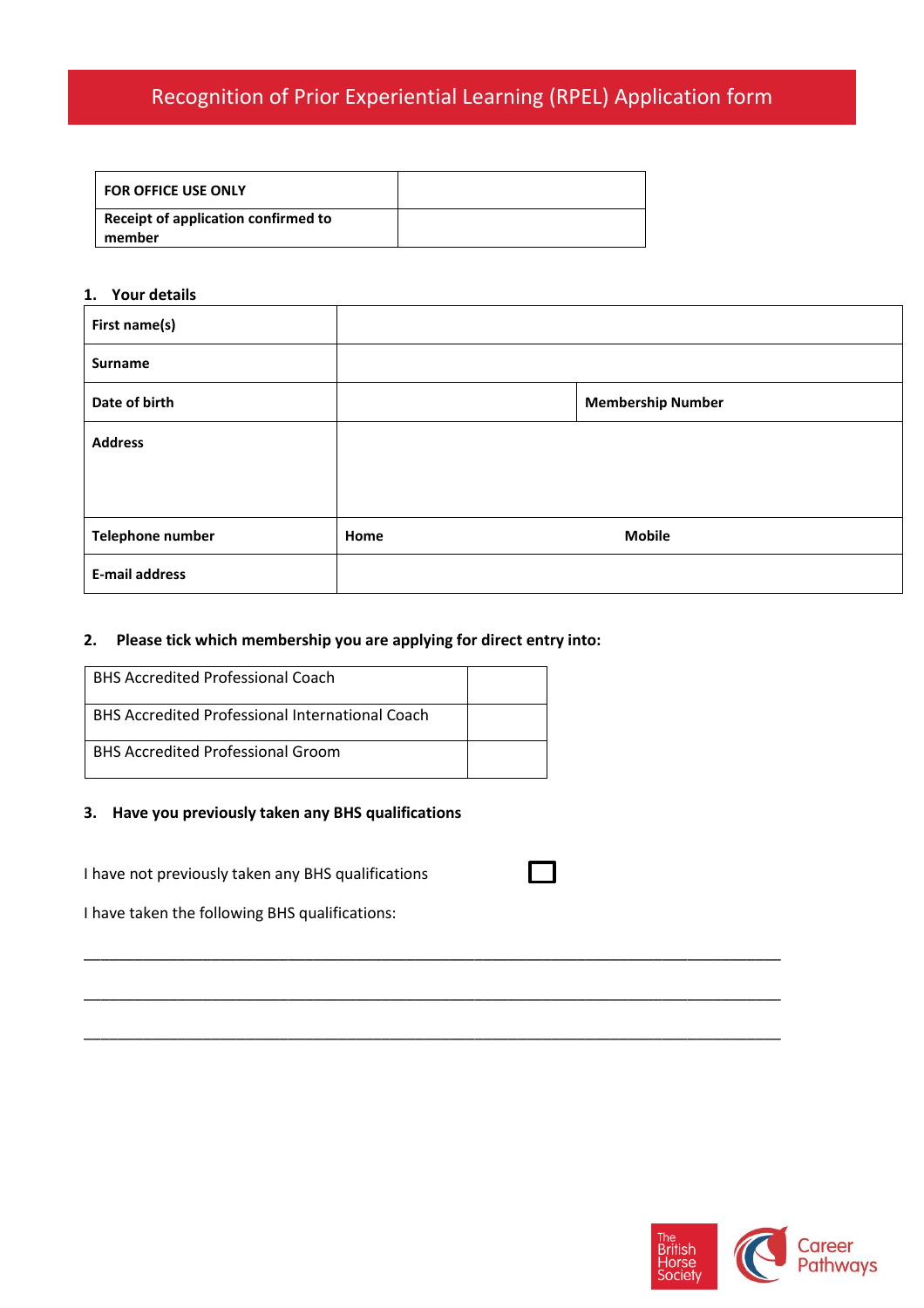#### **APPLICATION CHECKLIST**

| Curriculum Vitae                                      |  |
|-------------------------------------------------------|--|
| 1 <sup>st</sup> Professional Reference (BHS Assessor) |  |
| 2 <sup>nd</sup> Professional Reference                |  |
| Copies of certificates                                |  |

Please send your completed application form and supporting evidence to:

BHS Accredited Professionals The British Horse Society Abbey Park Stareton Kenilworth Warwickshire CV8 2XZ

Or email your application to [accreditedprofessionals@bhs.org.uk](mailto:accreditedprofessionals@bhs.org.uk)

**Data Protection** we will always treat your personal data with care. We store it securely and only ask for the information we need. We also make sure that we don't keep your information for longer than is necessary. To see our full Privacy Notice, please write to us at; BHS, Abbey Park, Stareton, Kenilworth, Warwickshire, CV8 2XZ or go to:<http://www.bhs.org.uk/privacy>